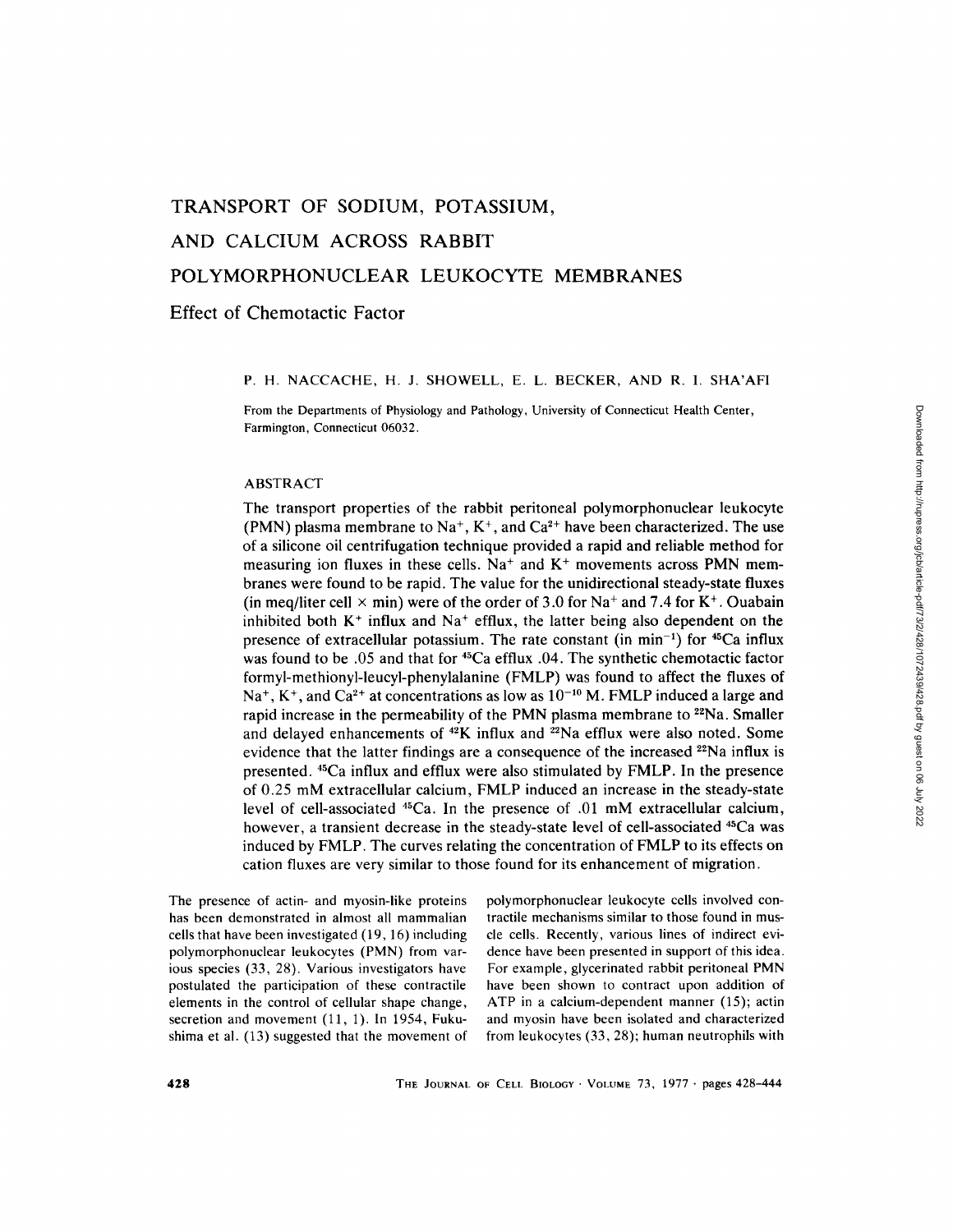Downloaded from http://rupress.org/jcb/article-pdf/73/2/428/1072439/428.pdf by guest on 06 July 2022 Downloaded from http://rupress.org/jcb/article-pdf/73/2/428/1072439/428.pdf by guest on 06 July 2022

poorly polymerizing actin were found to be defective in their movement and chemotactic responsiveness (7); cytochalasin B, an agent reported to interfere with microfilament function, inhibits the locomotion and chemotactic responsiveness of rabbit and human neutrophils (37), and the chemotactic activity of neutrophils can be significantly altered by changing the extraceilular ionic environment and by agents that affect  $K<sup>+</sup>$  movement such as ionophores and ouabain (29). In accord wtih this, it has been suggested (29, 3) that membrane events similar to those found in muscle, such as changes in membrane permeability to  $Na<sup>+</sup>$ and  $Ca^{+2}$ , might precede and initiate the chemotactic response of PMN.

These studies were undertaken to provide a complete and systematic investigation of the transport properties of the rabbit PMN to  $Na<sup>+</sup>$ ,  $K<sup>+</sup>$ , and  $Ca<sup>2+</sup>$  and also to study the effect of chemotactic factors on the movement of these ions. The object of the latter part of this study is to test directly the hypothesis that membrane permeability of rabbit PMN changes do occur in the presence of a chemotactic factor. The rabbit peritoneal PMN was chosen as the model cell, while the synthetic peptide formyl- methionyl- leucyl- phenylalanine (FMLP) whose chemotactic properties have just been reported (4) was used as the chemotactic factor,

#### MATERIALS AND METHODS

#### *Preparation of Cells*

Polymorphonuclear leukocytes were obtained as previously described (5) from albino rabbits (2-3 kg) which were injected intraperitoneally with 300-500 ml of sterile isotonic saline solution containing glycogen  $(0.5 \text{ g})$ liter). The peritoneal exudate collected in a heparinized flask was strained through cheesecloth to remove large clumps and debris. For the measurement of ion fluxes, cells were resuspended after washing in an isotonic phosphate-buffered solution whose composition was (mM): NaCl, 150; KCL, 5; MgCl<sub>2</sub>, 1; CaCl<sub>2</sub>, 0.25; Na<sub>2</sub>HPO<sub>4</sub>, 5.0; NaH<sub>2</sub>PO<sub>4</sub>, 1.0; glucose, 10.0; crystalline bovine serum albumin 1 mg/ml; pH, 7.3. All experiments were carried out at 37°C. The cells were maintained in suspension by gentle stirring with micromagnetic stirring bars. All glassware used was siliconized. The majority of experiments were performed with a cell concentration of 5  $\times$  10<sup>6</sup> cells/ml, although occasionally cell concentration of up to 107 cells/ml were used. No cell concentration dependent effects were noted for any of the experiments to be reported. Representative determinations indicated that 90-95% of the cells were viable at the completion of each experiment as shown by Trypan Blue exclusion and

lactic dehydrogenase release (a cytoplasmic enzyme marker). There were no differences in viability between the control cell suspensions and those treated with any of the chemicals used in this study.

#### *Transport Studies*

Fluxes were measured by a fast and reproduceable technique (12, 20). The principle of this method is that at a preset time an aliquot of known volume (0.8 ml) of a cell suspension is layered on top of a 0.5-ml layer of silicone oil (Versilube FS0, density 1.05 g/ml, Harwick Chemical Corp., Cambridge, Mass.) in 1.5-ml capacity microcentrifuge tubes. The separation of the cell from the suspending medium was accomplished by a single centrifugation (0.5 min.) in an Eppendorf microcentrifuge (Brinkmann Instruments, Inc., Westbury, N. Y.) (maximum speed 8,000 rpm reached in less than 10 s). It was found that practically no radioactivity could be found in the oil layer and that the trapped extracellular space, as determined by [<sup>14</sup>C]inulin, was small (less than 0.2% of the counts in 1 ml of the total suspension [27]). Whenever solubilization of the cell pellets was required, the supernate and the oil layer were aspirated by suction, and the bottom of tubes containing the cell pellets was excised and the pellets were transferred to test tubes to which 0.5 ml of 0.1% Triton X-114 in IN NaOH was added. The samples were then incubated with occasional agitation for 1 h at  $50^{\circ}$ C. An equal volume of 1N HCl was then added, and aliquots were taken for the measurement of either radioactivity or protein, the latter being measured by the method of Lowry et al. (18). The amount of protein was found to be linearly related to the number of cells layered on top of the oil layer.

For efflux experiments, the cells were preincubated 30-45 min with the desired isotope at 37°C. They were then centrifuted 2 min at  $1,000 g$  in a refrigerated Sorvall RC3 centrifuge (DuPont Instruments, Sorvall Operations, Newtown, Conn.) for two minutes in 15-ml conical tubes. The supernate was aspirated and the pellet was resuspended in 1 ml of the desired buffer containing no radioactivity and transferred to 1.5 ml Eppendorf microcentrifuge tubes with a Pasteur pipet. The suspension was then centrifuged for about 5 s in an Eppendorf microcentrifuge, the supernate was removed, and the pellet was gently resuspended in 1 ml of buffer. This was repeated three times, and it provided sufficient removal of the radioactive medium. The cells were then resuspended in the desired volume of thermally equilibrated buffer and divided into the number of flasks needed. The whole washing procedure was completed in less than 4 min. Occasionally, the integrity of the cells at the end of the washing procedure and also at the completion of efflux experiment was checked. It was generally found that more than 90% of the cells were viable as shown by Trypan Blue exclusion and lactic dehydrogenase release. At a preset time, aliquots were then sampled and centrifuged as described above. The radioactivity in both the supernate and in the pellets was determined. The intra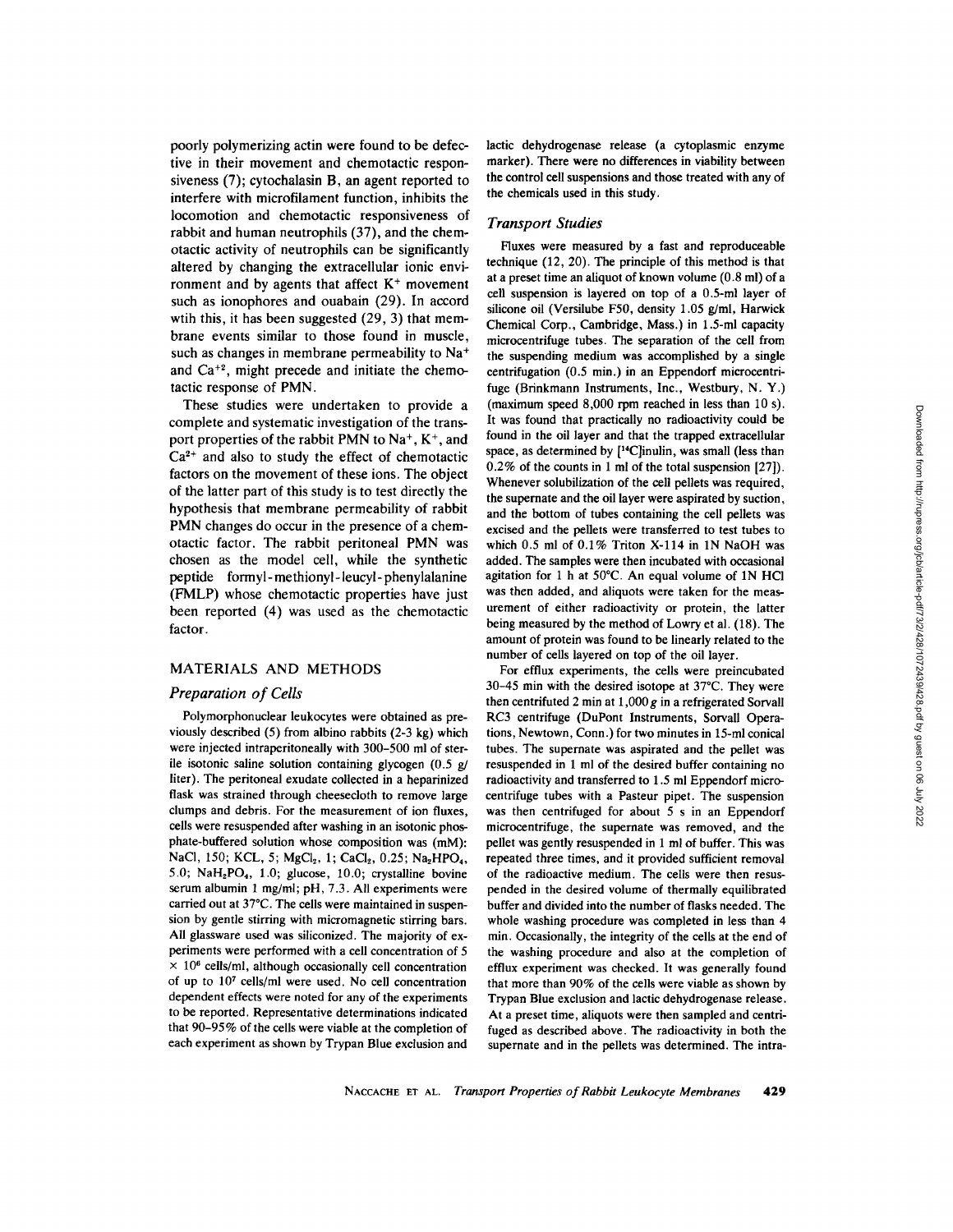cellular concentrations of  $Na^+$ ,  $K^+$ , and  $Ca^{2+}$  were measured with the atomic absorption spectrophotometer (Perkin-Elmer, Model 107; Perkin-Elmer Corp., Instrument Div., Norwalk, Conn.). Steady-state unidirectional fluxes were calculated by the standard two-compartmental analysis (32, 23, 24, 9). The theory of the kinetics of two-compartment system has been extensively studied. The fundamental equation which governs the movement of a given substance in a closed two-compartment system is equation 1:

$$
\ln\left[1-S/s_{\infty}\right] = -Kt\tag{1}
$$

in which S and  $S_{\infty}$  refer to the concentration of radioactivity (counts per unit volume) in the cells at any given time and at equilibrium, respectively.  $K$  is a first-order rate constant in reciprocal time and  $t$  is time. One of the basic assumptions in this analysis is that the cells as well as the bathing medium are in steady state with respect to the concentrtaion of the ion under study. The linearity between  $\ln [1 - S /_{S_{\infty}}]$  and time is the basic characteristic of two-compartment system. Cation fluxes are obtained by multiplying the rate constants by the intracellular concentrations per liter of cell of the respective cation. Identical analysis is followed for efflux studies.

#### *Chemicals*

The chemotactic factor FMLP was synthesized as previously described (30). A stock solution of this factor (1 mM) was made in dimethyl sulfoxide (DMSO) and used throughout this study. Subsequent dilutions were made before use in the appropriate buffers. Although no effects of DMSO could be observed at any of the dilutions used (less than .01% DMSO), the appropriate concentrations of DMSO were present in the controls. Radioisotopes ( $22Na$ ,  $42K$ , and  $45Ca$ ) as chloride salts in water were all purchased from New England Nuclear Corporation, Boston, Mass. Ouabain and bovine serum albumin were purchased from Sigma Chemical Company, St Louis, Mo., and all other reagents were analytical grade.

#### RESULTS

#### *Steady-State Na + and K + Fluxes*

We initially studied the kinetics of steady state  $Na<sup>+</sup>$  and  $K<sup>+</sup>$  movements across rabbit PMN membranes. Figs. 1 and 2 show the time courses of Na<sup>+</sup> and  $K<sup>+</sup>$  influx, respectively, in a typical experiment. Both processes are rapid, reaching virtual



FIGURE 1 The time course of <sup>22</sup>Na influx across rabbit PMN membranes. S and  $S_{\alpha}$  refer to the amounts of radioactivity in the cells at any given time and at equilibrium, respectively.

430 THE JOURNAL OF CELL BIOLOGY · VOLUME 73, 1977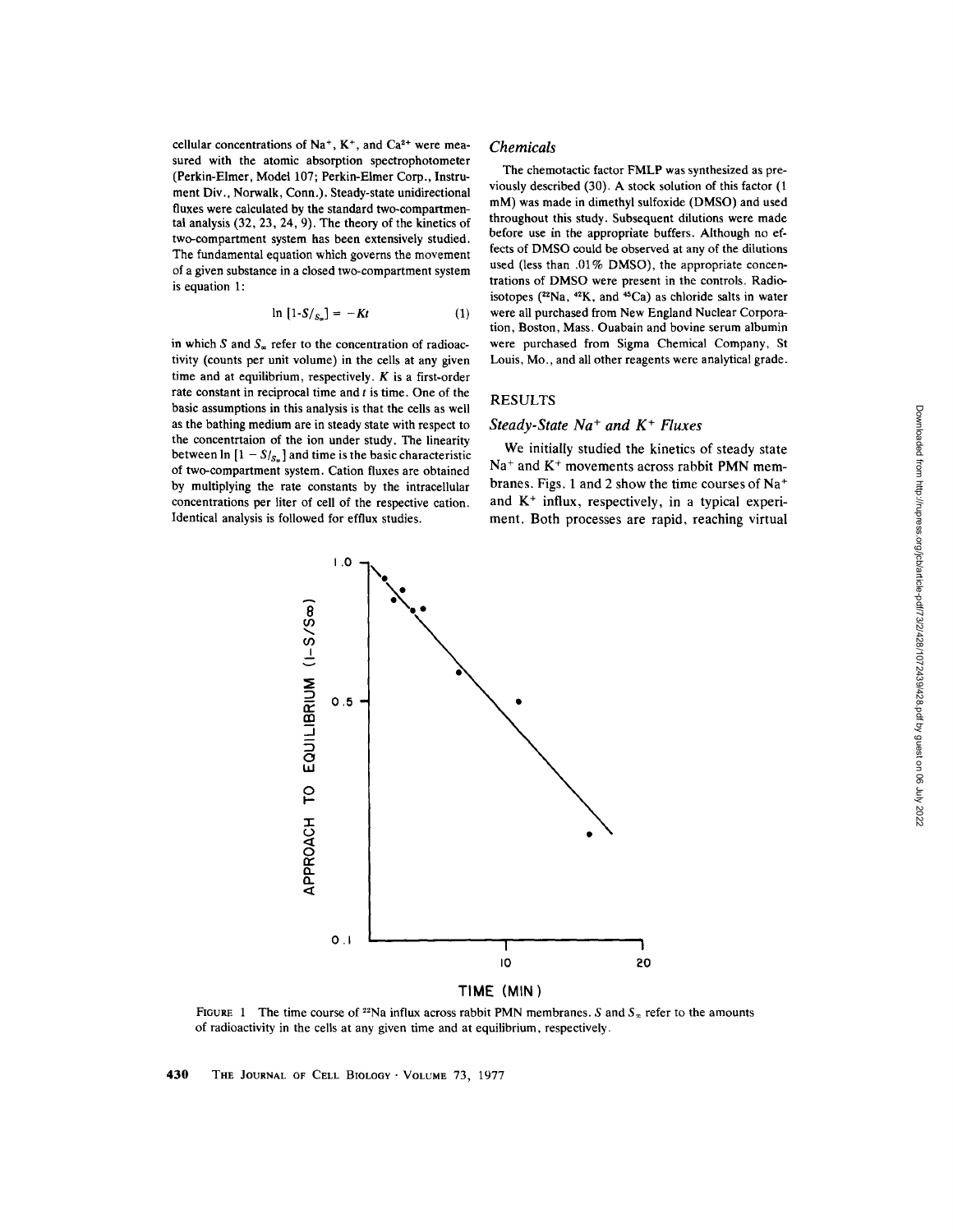

FIGURE 2 The time course of  $42K$  influx across rabbit PMN membranes. S and  $S<sub>z</sub>$  refer to the amounts of radioactivity in the cells at any given time and at equilibrium, respectively.

completion within less than 30 min. The average value and the standard error of the mean of the rate constant for  $K^+$  influx measured under steady-state conditions is  $0.086 \pm 0.01$  min<sup>-1</sup>. This is equivalent to an influx of 7.1 meq/liter of cell  $\times$  min. The corresponding value of the rate constant for Na<sup>+</sup> influx is  $0.087 \pm 0.01$ , which is equivalent to an influx of 3.0 meq/liter cells  $\times$ min. These fluxes are about two orders of magnitude higher than the corresponding values for mammalian red cells (31,34). The time courses of  $Na<sup>+</sup>$  and  $K<sup>+</sup>$  efflux were also studied. The results of a representative experiment for the efflux of  $42K$ are shown in Fig. 3. In the initial experiments, the time course of Na<sup>+</sup> efflux was measured by following both the appearance in the supernate and [or] the disappearance from the cells of  $22Na$ . Although the values of the rate constant calculated by both methods were in good agreement, the value calculated by following the disappearance of the radioactivity from the cell was more reproducible. The results of a representative experiment for the time course of the efflux of <sup>22</sup>Na are shown in Fig. 4. The average values for  $Na<sup>+</sup>$  and  $K<sup>+</sup>$  fluxes measured under steady-state conditions are summarized in Table I.

## *Effect of Ouabain on Na<sup>+</sup> Efflux and K + Influx and the Dependence of Na § E fflux on Extracellular K § Concentration*

These experiments were carried out to test whether or not the observed concentration gradients of Na<sup>+</sup> and K<sup>+</sup> across rabbit leukocyte membranes are maintained by means of a "Na, K pump". The results of two representative experiments on the effect of ouabain on the time course of  $K^+$  influx and Na<sup>+</sup> efflux are depicted in Figs. 5 and 6, respectively. As shown in these figures, the inhibitory effect of ouabain can be readily detected at  $10^{-6}$  mol ouabain. Furthermore, we tested the effect of  $10^{-4}$  M ouabain on both the influx of  $Na<sup>+</sup>$  and the efflux of  $K<sup>+</sup>$  and, as expected, neither was affected by this concentration of ouabain.

A second important characteristic of the Na, K pump which we have tested is the dependence of Na-efflux on extracellular  $K<sup>+</sup>$  concentration. In these experiments, the cells were preincubated for 40 min with 22Na in complete buffer. As described in Methods, they were then washed either in complete buffer or in a buffer from which KCI was omitted and replaced by an isoosmotic amount of NaCI. The results of a typical experiments are shown in Fig. 7. It is quite clear that removal of  $K^+$ from the bathing medium lowers significantly the efflux of Na<sup>+</sup>. Furthermore, the efflux of Na<sup>+</sup> was inhibited to about the same extent by either the addition of ouabain or the removal of  $K<sup>+</sup>$  as would be expected should a Na, K pump exist in rabbit PMN membranes.

## *Effects of the Chemotactic Factor FMLP on Na<sup>+</sup> and K<sup>+</sup> Fluxes*

The synthetic peptide, FMLP, is highly chemotactic. Its activity can be detected at concentrations as low as  $10^{-11}$  M, reaching optimum activity at 5  $\times$  10<sup>-10</sup> M, and has an ED<sub>50</sub> of about 8  $\times$  $10^{-11}$  M as determined in modified Boyden chambers (30). The effects of FMLP on the various fluxes described above were studied over a concentration range that covered all phases of the dose-response curve for chemotaxis. For influx studies the chemotactic factor was added at the same time as the isotope, whereas for the effiux studies it was added when the cells which had been preloaded with the isotope under study were

NACCACHE ET AL. *Transport Properties of Rabbit Leukocyte Membranes* 431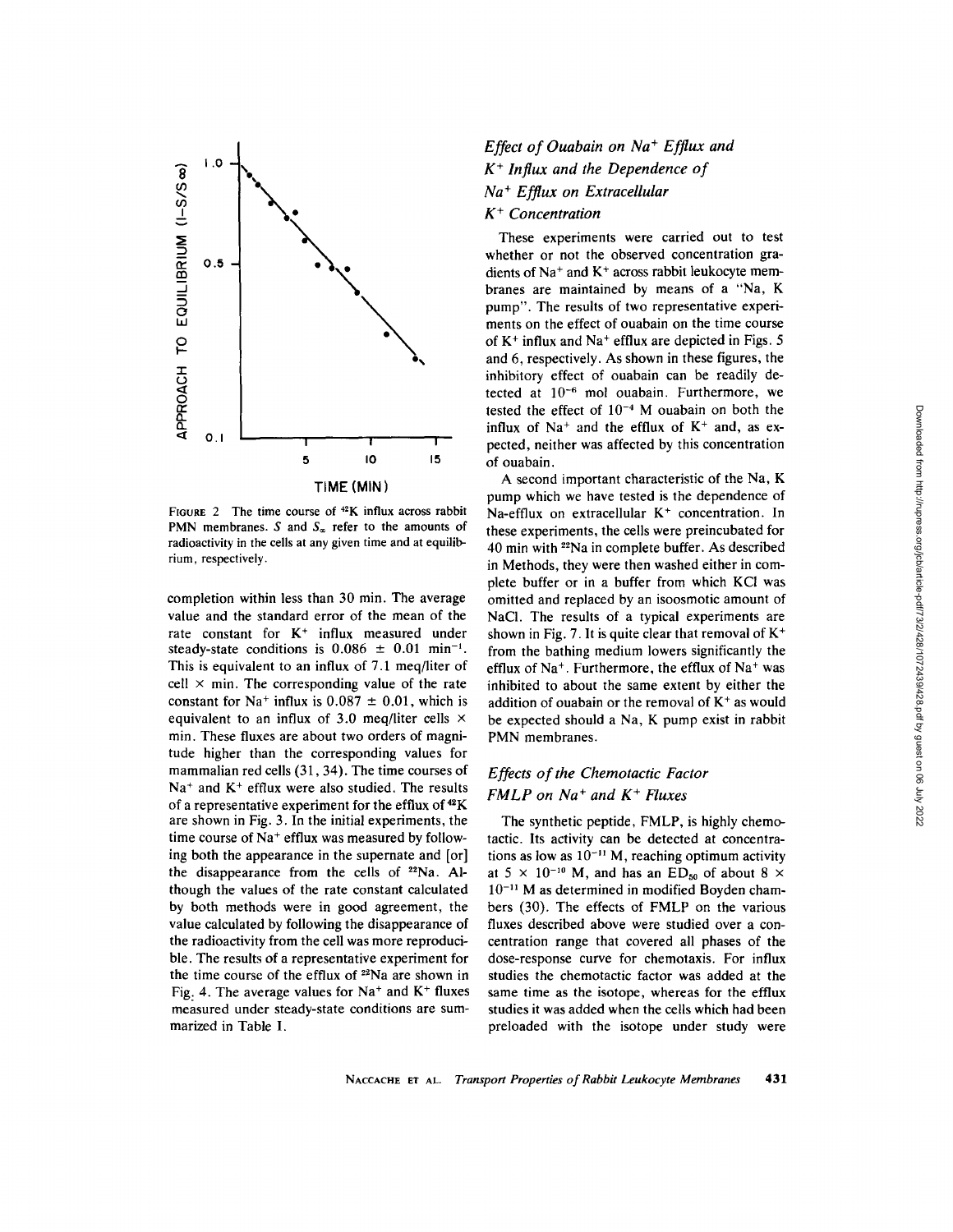

FIGURE 3 The time course of <sup>42</sup>K efflux across rabbit PMN membranes. *Inset* represents the same data in a semilogarithmic plot. P and  $P_{\infty}$ , respectively, refer to the counts per minute per milliliter of supernate at any given time and at equilibrium.

washed and transferred to suspending medium containing no radioactivity. In the initial experiments, a complete time course for  $Na<sup>+</sup>$  influx or efflux was followed at two different concentrations of the chemotactic factors. It was found that a slight enhancement of the rate of Na<sup>+</sup>-influx was seen at  $3 \times 10^{-11}$  M, whereas, at  $3 \times 10^{-9}$  M FMLP, 22Na was completely equilibrated in 4 min as opposed to 30 min for the control curve. Since it is not feasible experimentally to follow a complete time course with all the concentrations of FMLP needed for a dose response curve, we chose to measure the radioactivity in the cell at two preset points in time (5 and 30 min). From the slopes of the lines joining the origin and the first point, estimates of the "initial rates" can be obtained. These are most probably underestimates in those cases where FMLP exerted a large effect. Attempts at sampling at shorter times after the addition of FMLP were not possible, owing to the number of samples being taken. These initial rates were then normalized to that of the control curve.

This was done by dividing the value of the initial rate obtained in the presence of a given concentration of the chemotactic factor by the corresponding value of the initial rate obtained in the absence of any chemotactic factor. Fig. 8 shows a doseresponse curve so obtained for both Na influx and efflux. The increase in the rate of Na influx is linear from  $1 \times 10^{-10}$  M on, reaching a value at 3  $\times$  10<sup>-9</sup> M FMLP that is at least four times larger than that of the control. A dose-dependent increase in the rate of efflux of 22Na is also apparent over the same concentration range. These increases are, however, of a much smaller magnitude than those observed with the influx rates. Furthermore, removing extracellular  $K^+$  was found, in preliminary experiments, to abolish the enhancement of <sup>22</sup>Na efflux caused by  $5 \times 10^{-10}$ FMLP. In five determinations, we found the ratio of <sup>22</sup>Na efflux in the presence of  $5 \times 10^{-10}$  M FMLP to that of control to be equal to  $1.25 \pm 0.1$ in the presence of 5 mM extracellular  $K<sup>+</sup>$  and 1.05  $\pm$  0.1 in the absence of K<sup>+</sup>.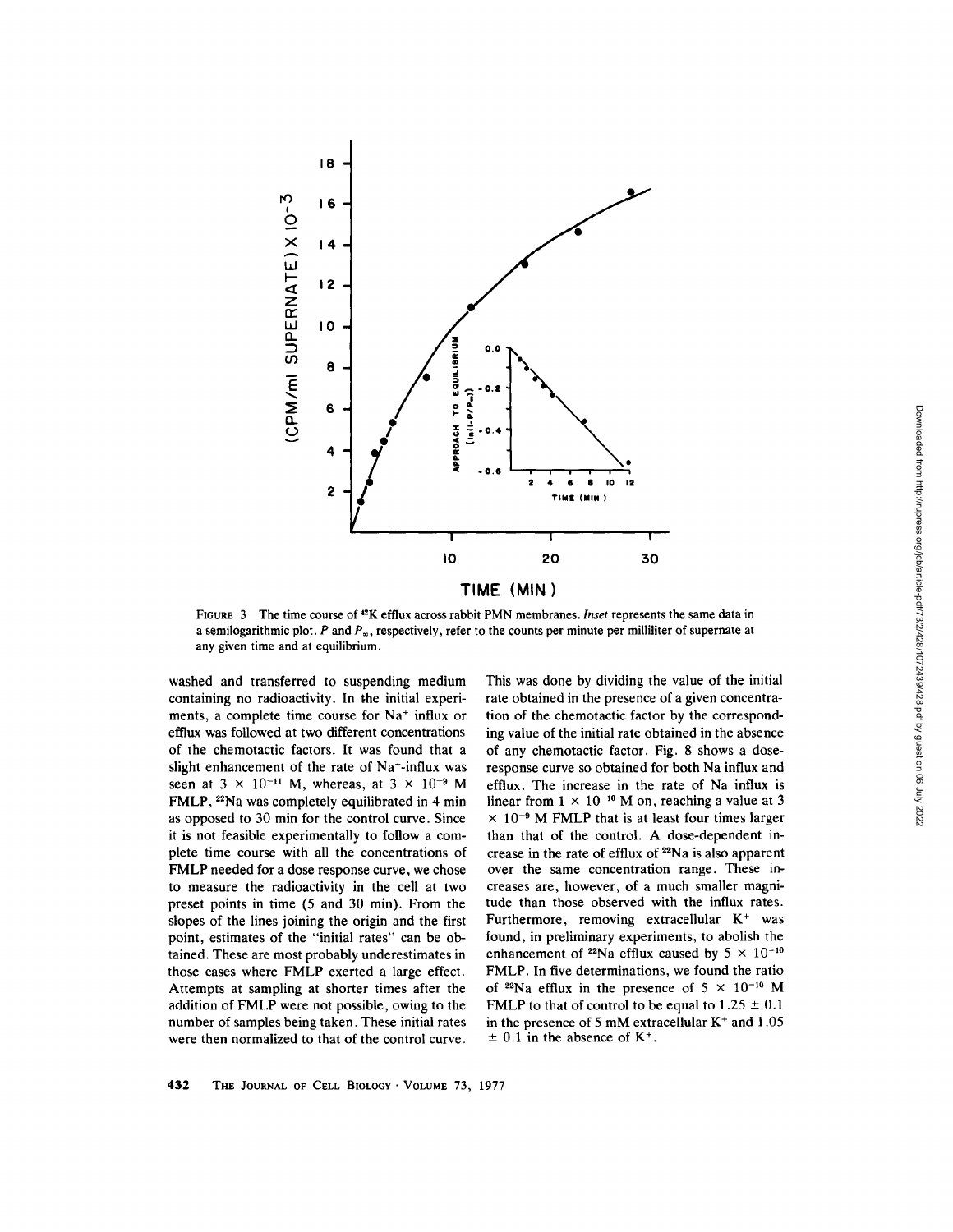

FIGURE 4 The time course of the <sup>22</sup>Na efflux across rabbit PMN membranes. *Inset* displays the same data in a semilogarithmic plot. S and  $S_0$ , respectively, refer to the radioactivity in the cells at any given time and at zero time.

| K-Fluxes                          | Steady-State Na <sup>+</sup> and $K^+$ Fluxes across Rabbit Neutrophil Membranes | Na-Fluxes                |                   |
|-----------------------------------|----------------------------------------------------------------------------------|--------------------------|-------------------|
| Influx                            | Efflux                                                                           | Influx                   | Efflux            |
| $meal$ <i>L</i> cell $\times$ min |                                                                                  | $meal$ cell $\times$ min |                   |
| $7.1 \pm 0.1$ (12) <sup>*</sup>   | $7.4 \pm 0.2$ (3)                                                                | 3.0(2)                   | $2.9 \pm 0.2$ (4) |

TABLE **<sup>I</sup>**

\* The numbers in parentheses refer to the number of experiments. Errors are the standard error of the mean.

In the case of  $K^+$  movements, a small  $(<20\%)$ but consistent effect on the rate but not on the final level reached was observed. This means that no detectable accumulation or net loss of intracellular  $K<sup>+</sup>$  occurs in the presence of the chemotactic factor. As shown in Table II, this was also confirmed by measuring directly the intracellular  $K^+$ concentration in the presence and absence of the chemotactic factor. On the other hand, the rate of  $K^+$  efflux was not affected by the chemotactic factor. The results of these studies obtained in the same manner as discussed above are summarized in Fig. 9. The slight increase in  $42K$  influx induced by FMLP is ouabain sensitive, and can be completely inhibited by  $10^{-5}$  M ouabain as seen in Fig. 10. This figure shows how the uptake of  $K^+$  by PMN is affected by  $5 \times 10^{-10}$  M FMLP in the presence and absence of  $10^{-5}$  M ouabain. It is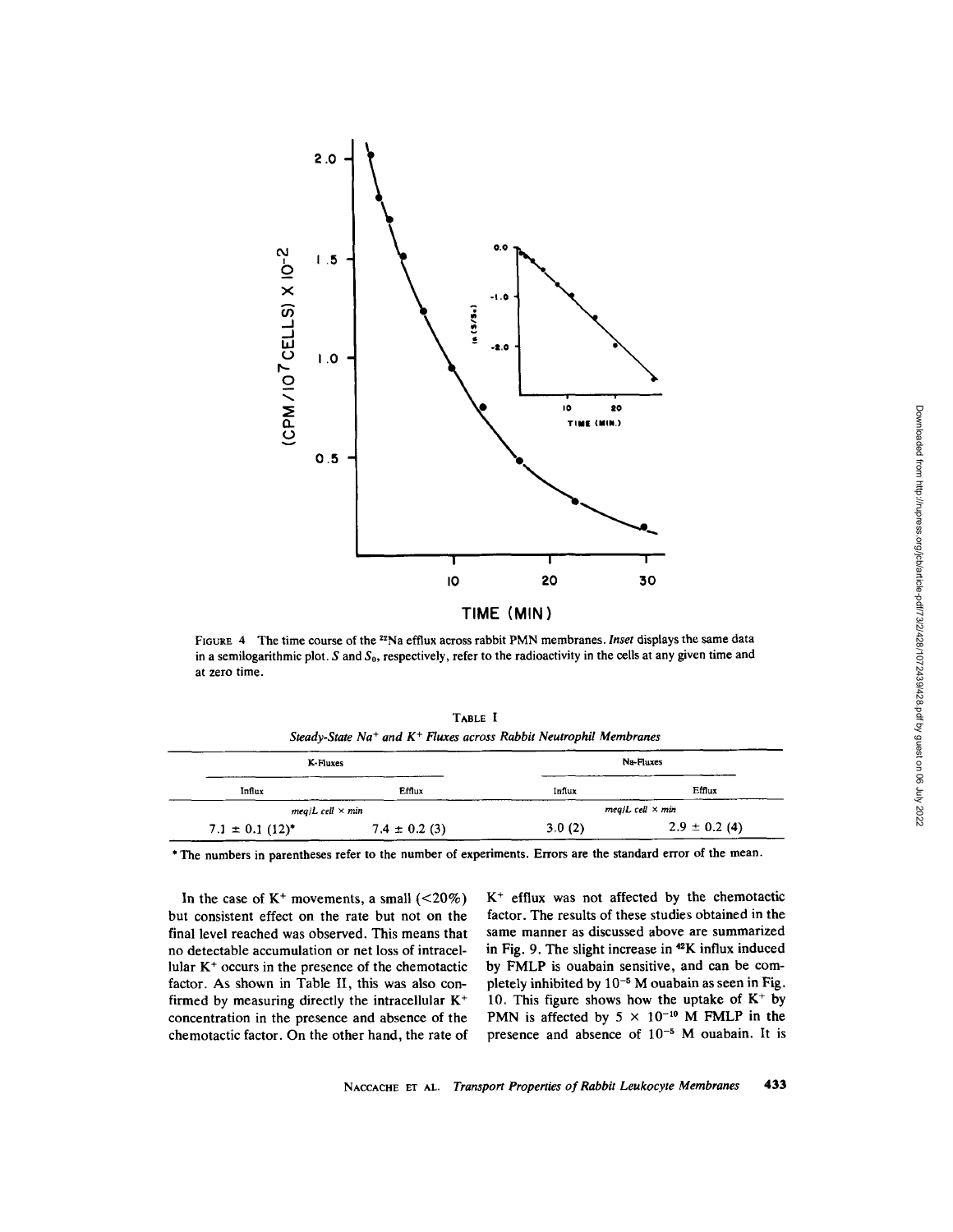

FIGURE 5 Effect of ouabain on the time course of <sup>42</sup>K influx across rabbit PMN membranes. Ouabain at the desired concentration was added at the start of the experiment. Each point represents the mean of duplicate determinations.

quite clear that the two curves (with or without FMLP) in the presence of  $10^{-5}$  M ouabain are indistinguishable.

#### *45Ca Movements*

The method described above proved suitable for following the kinetics of <sup>45</sup>Ca-movement into and out of the cells. The results shown in Fig. 11 represent a typical experiment of the time course of 45Ca influx in these cells. As evident from the figure, 45Ca exchange is rapid, reaching steadystate at about 40 min. This is in contrast to calcium movement in mammalian red cells which is quite slow  $(25, 21)$ . The rate of efflux of  $^{45}Ca$  from PMN as seen both through the appearance of

radioactivity in the supernate and through the loss of radioactivity from the cells is illustrated in Fig. 12. It can be seen that both methods gave identical results. The rate of efflux of <sup>45</sup>Ca was not affected by  $10^{-5}$  M ouabain. The values of the average rate constants and their standard errors of the means in reciprocal minutes for 45Ca inward and outward movements in the presence of 0.25 mM Ca<sup>2+</sup> are  $0.05 \pm 0.003$  and  $0.04 \pm 0.002$ , respectively. Actual fluxes cannot be calculated since the intracellular concentration of exchangeable calcium is not known.

These studies also provided a way to approximately calculate the magnitude of the intracellular exchangeable  $Ca^{2+}$  concentration, using the following relationship: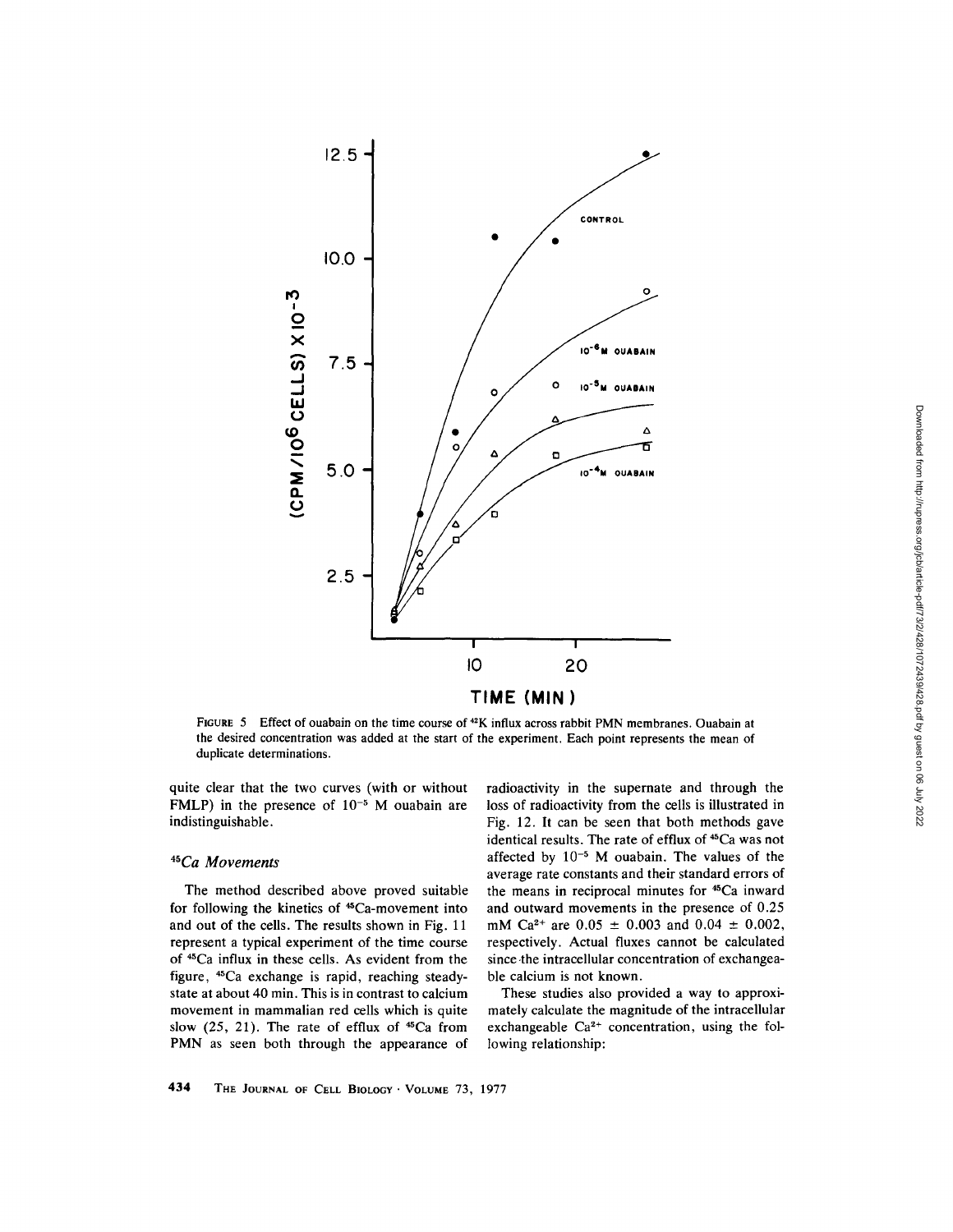

FIGURE 6 Effect of ouabain on the time course of 22Na efflux across rabbit PMN membranes. Ouabain was added at zero time. Each point represents the mean of duplicate determinations.

$$
\frac{(CPM)_0}{[Ca^{2+}]_0} = \frac{(CPM)_{i,\infty}}{[Ca^{2+}]_{i,E}}
$$

where  $(CPM)_0$  = the counts in the extracellular medium (CPM/ml);  $(CPM)_{i,\infty}$  = the counts in the cell at steady-state (CPM/mg protein);  $[Ca^{2+}]_0$  = the concentration of calcium in the medium (mol/ ml);  $[Ca^{2+}]_{i,E}$  = the concentration of calcium in the cell (mol/mg protein).

This relationship is nothing more than a formulation of the statement that when steady-state is reached, the specific activity of <sup>45</sup>Ca in the bathing medium must equal the 45Ca-specific activity in the cell. Using this equation and the value of 1.2  $\mu$ g/ 108 cells for total intracellular concentration of  $Ca<sup>2+</sup>$  which we have measured, we calculate that at steady-state (after 60 min of incubation with  $45Ca$ )  $\langle 20\%$  of the intracellular Ca<sup>2+</sup> is exchangeable.

## *Effect of the Chemotactic Factor*  **FMLP** on <sup>45</sup>Ca-Movement

The effect of the various concentrations of

FMLP on 45Ca uptake was studied. In these experiments, the chemotactic factor was added immediately after the addition of the radioactive calcium and aliquots were taken at two different preset times (6 and 45 min). The initial rate of  $45$ Cainflux was calculated from the difference in the counts between the 0 and 6-min time periods. In the case of the efflux studies, the cells were preincubated with <sup>45</sup>Ca for 40 min. The cells were then washed free of the radioactivity, as described, except that the buffered solution used for washing contained 1 mM EGTA and no  $Ca<sup>2+</sup>$ . The cell suspension was divided into various flasks, each containing the desired concentration of FMLP. The initial rates were calculated in the same manner as for influx studies. The results of two representative experiments are shown in Fig. 13. It is quite evident that the chemotactic factor FMLP dramatically increases the 45Ca-efflux and causes a less pronounced but still significant increase in the cells uptake of 45Ca. The increase in 45Ca-efflux is similar to that observed by Gallin and Rosenthal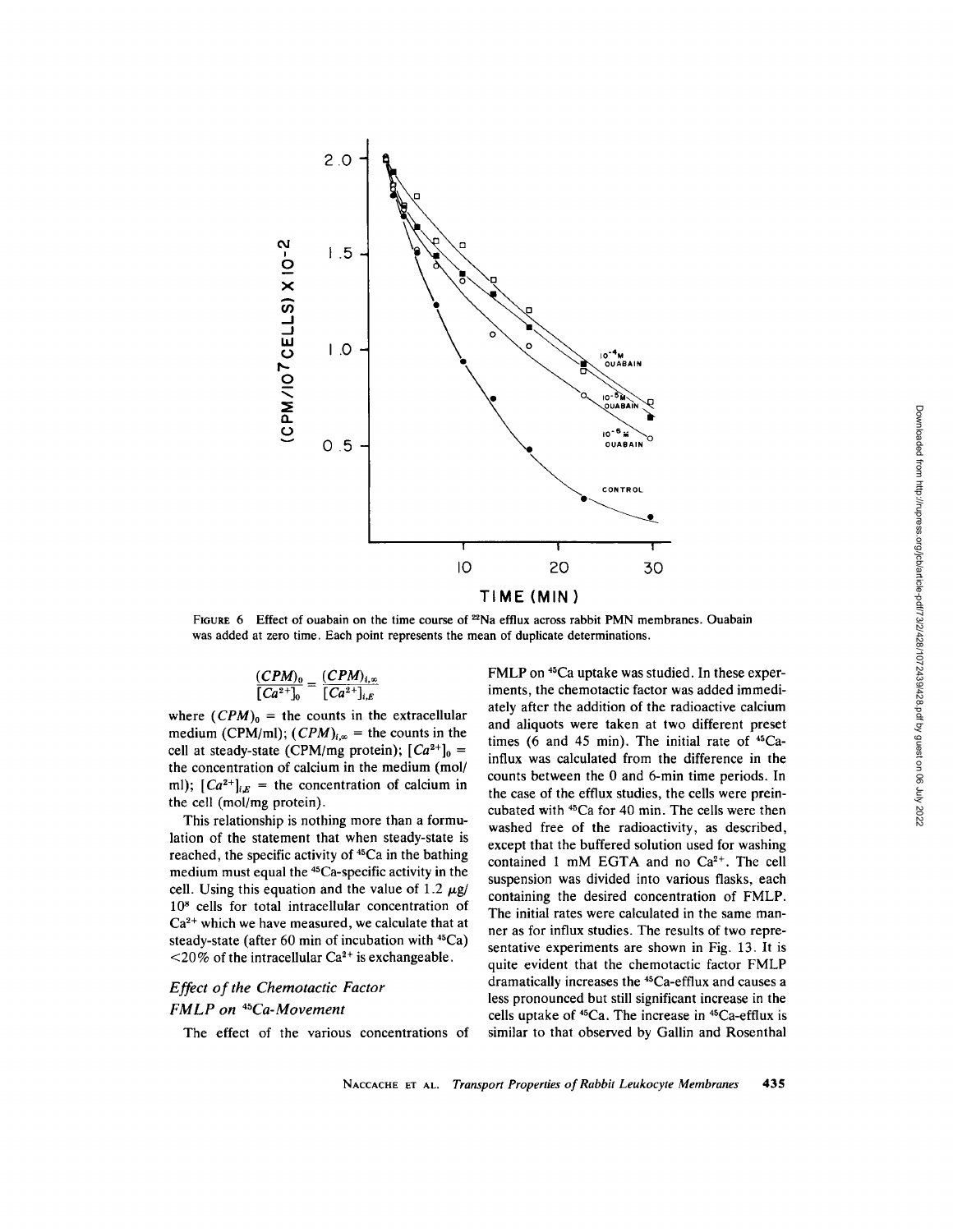

(14) following stimulation of human PMN by the complement-derived chemotactic factor C5a. The increased <sup>45</sup>Ca efflux was observed whether or not the cells were washed in the absence of calcium and magnesium and in the presence of 1 mM EGTA. At the end of the washing procedure and before the addition of FMLP, the level of radioactivity retained in the samples washed with EGTA was only 70% of that of samples washed in the absence of EGTA in normal buffer. The enhancement of <sup>45</sup>Ca-efflux develops linearly over roughly a range of concentration  $1 \times 10^{-10} - 7 \times 10^{-10}$  M FMLP, as does that of <sup>22</sup>Na influx. The slopes of these two processes are, furthermore, very similar.

#### TABLE II

*Effect of the Chemotactic Factor FMLP on the*  Steady-State Intracellular K<sup>+</sup> Concentration in Rab*bit Neutrophil* 

| <b>Experimental Condition</b> | K <sup>+</sup> Concentration <sup>*</sup> |  |
|-------------------------------|-------------------------------------------|--|
| Control                       | $110 \pm 5(3)$ ‡                          |  |
| $+ 5 \times 10^{-10}$ M FMLP§ | $101 \pm 7(3)$ ‡                          |  |

\* Concentration is expressed as meq/L cells.

FIGURE 7 Effect of ouabain and lack of extracellular potassium on the time course of <sup>22</sup>Na efflux across rabbit PMN membranes. Ouabain was added at zero time. Each point represents the mean of duplicate determinations.

\$ The number in parentheses refers to number of experiments; in every experiment, each point was done in triplicate, and errors are the standard error of the mean. § The cells were incubated in the presence of FMLP for 10 min before intracellular  $K<sup>+</sup>$  concentration was measured.



FIGURE 8 Variations of <sup>22</sup>Na fluxes with different concentrations of FMLP. Each point represents the mean of quadruplicate determinations.

436 THE JOURNAL OF CELL BIOLOGY · VOLUME 73, 1977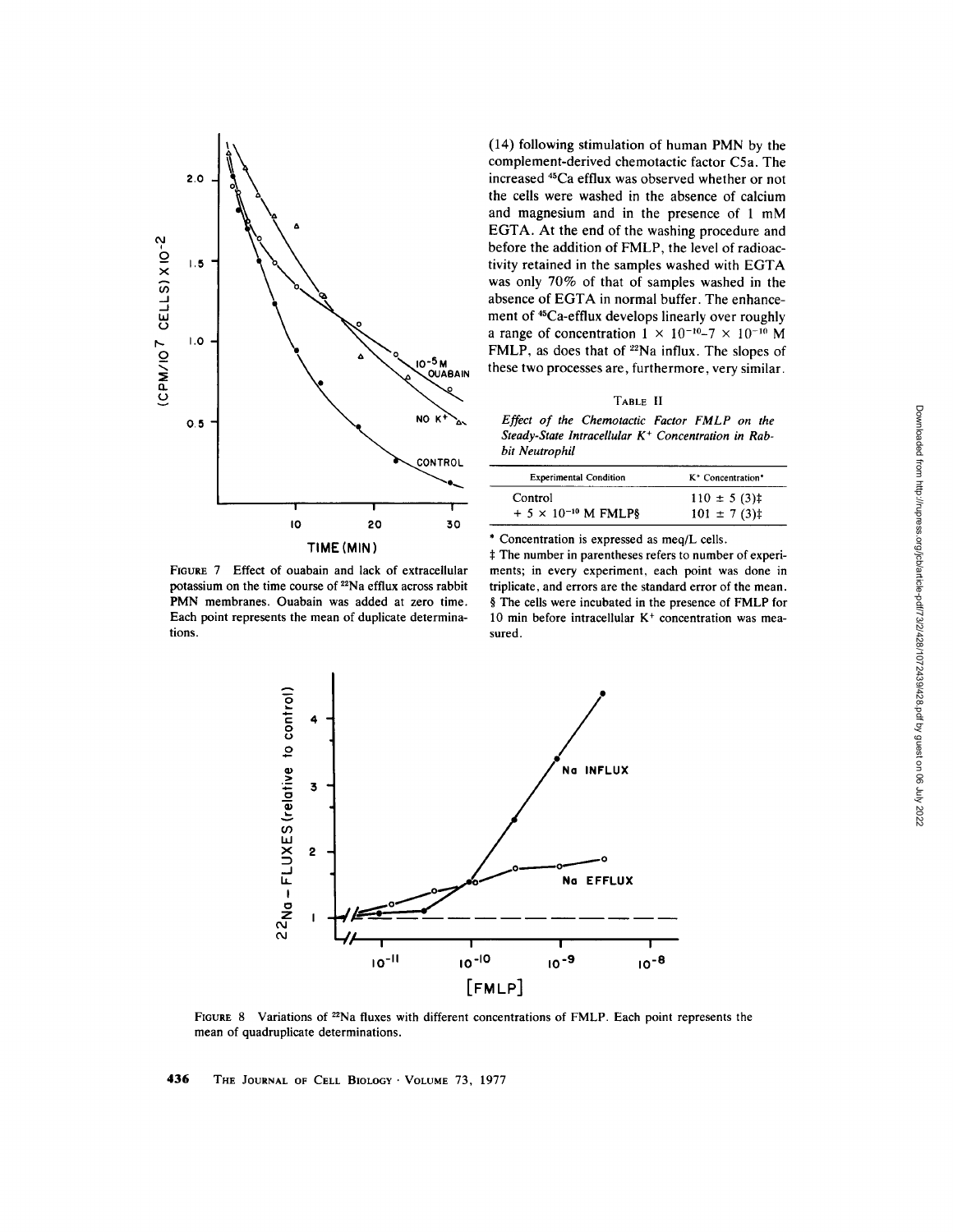

FIGURE 9 Effect of varying concentrations of FMLP on <sup>42</sup>K fluxes. Each point represents the mean of quadruplicate determinations and the vertical bars represent the standard error of the mean.



FIGURE 10 Effect of FMLP and ouabain on the time course of <sup>42</sup>K influx across rabbit PMN membranes. Ouabain and/or FMLP were added at zero time. Each point represents the mean of duplicate determinations.

NACCACHE ET AL. *Transport Properties of Rabbit Leukocyte Membranes* 437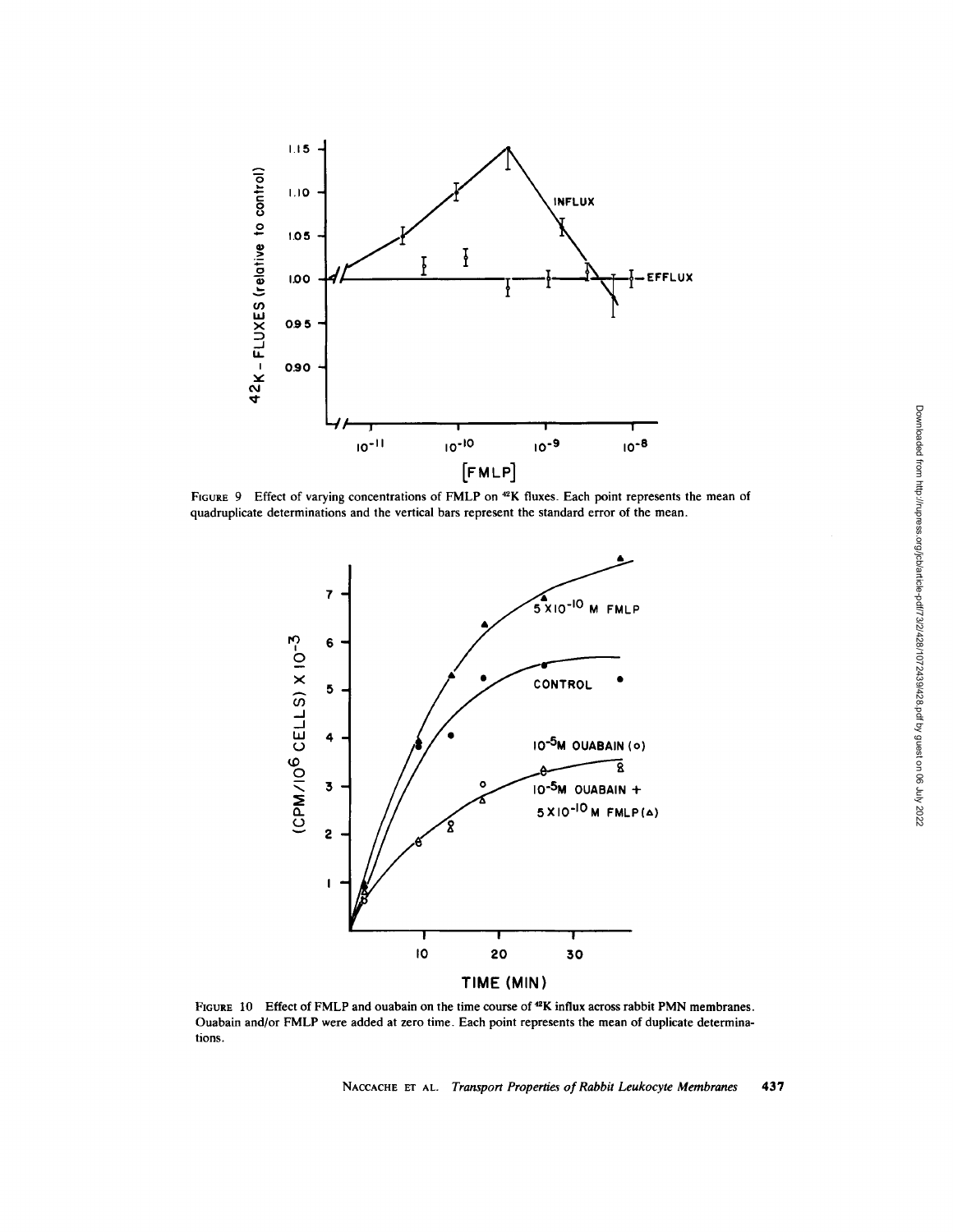

FIGURE 11 Time course of the <sup>45</sup>Ca influx across rabbit PMN membranes. *Inset* displays the same data in a semilogarithmic plot. S and  $S<sub>x</sub>$ , respectively, refer to the amount of radioactivity in the cells at any given time and at equilibrium.



FIGURE 12 The time course of  $C$ a efflux across rabbit PMN membranes as followed both in the cells and in the supernate. Each point represents the mean of duplicate determinations.

The enhancement of <sup>45</sup>Ca-efflux by FMLP was found not to be sensitive to  $10^{-5}$  M ouabain.

Since the system under these conditions is certainly not in a steady-state, no actual fluxes can be calculated. Furthermore, it is not possible to decide from these experiments whether the chemotactic factor causes a net loss or a net gain of calcium from the cell. In addition, it is not possible to decide from these experiments whether the chemotactic factor causes an increase in the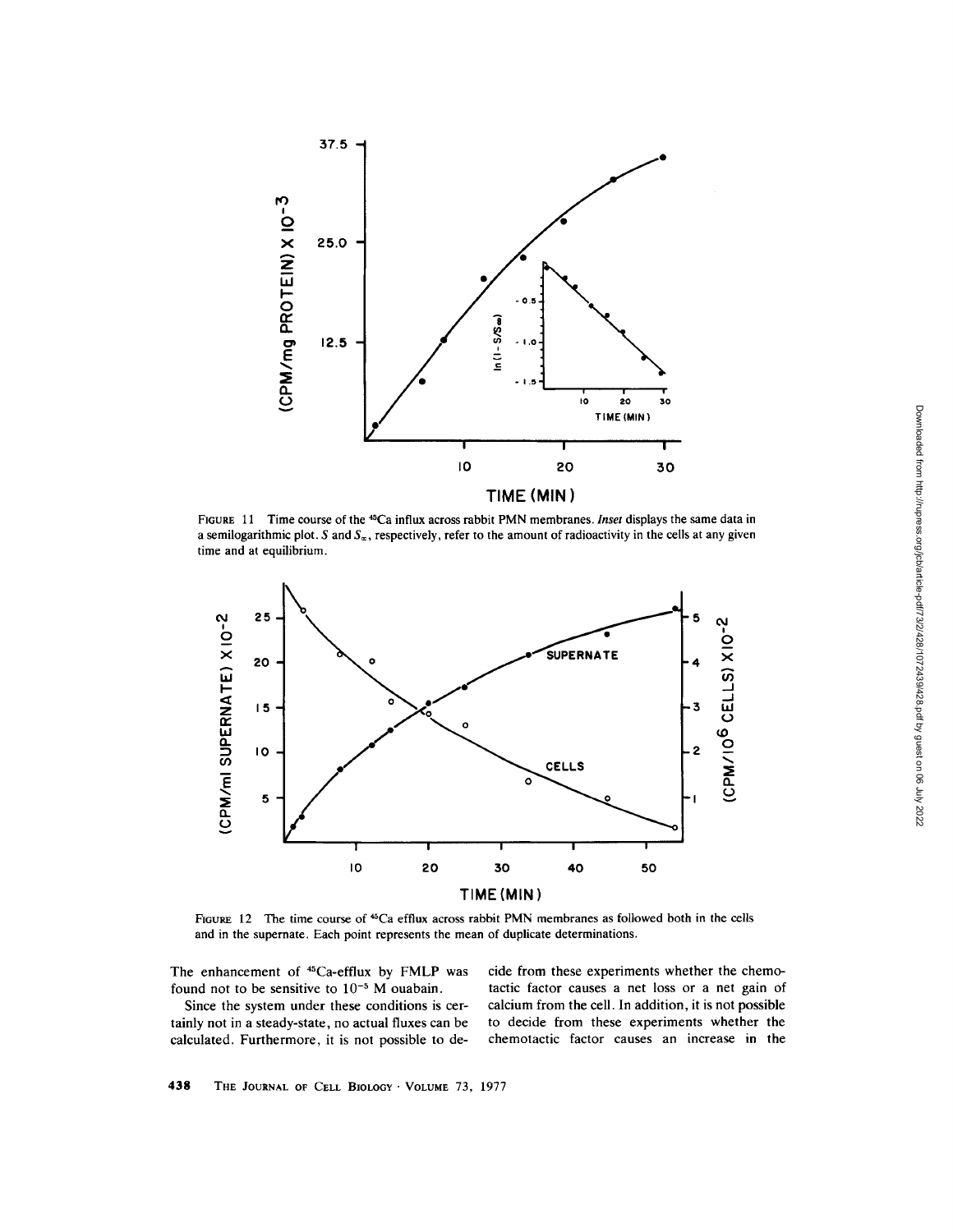

FIGURE 13 Variations of <sup>45</sup>Ca fluxes induced by varying concentrations of FMLP. Each point represents the mean of quadruplicate determinations.

permeability of the leukocyte membranes to calcium and/or an increase in the amount of intraceilular exchangeable calcium. The observed increased ratios of influx or efflux of 45Ca seen in Fig. 13 could be a reflection of an increase in the concentration of the intracellular exchangeable pool of  $Ca^{2+}$  resulting from a net uptake of calcium from the extracellular compartment and/or a shift in the intracellular calcium from a bound to exchangeable pool. To obtain a better understanding of this, we carried out the following three sets of experiments. In the first, the effect of various concentrations of FMLP on 45Ca-influx was measured under conditions where the extracellular calcium concentration was very low  $(10^{-5} \text{ mol})$ . This was intended to minimize the contribution to the 45Ca-exchange by net calcium uptake. The results of these studies are shown in Fig. 14. It is clear from the data in Fig. 14 that the enhancing effect of FMLP on 45Ca-influx diminishes considerably when the extracellular concentration of  $Ca^{2+}$  is low. This suggests that at least part of the observed increased ratio of <sup>45</sup>Ca-uptake by the chemotactic factor seen in the presence of extracellular  $Ca<sup>2+</sup>$  is due to a net gain of  $Ca<sup>2+</sup>$ . Another possibility is that there is no net gain in  $Ca<sup>2+</sup>$  but that the effect of FMLP is  $Ca^{2+}$  dependent.

In the second set of experiments, a known volume of cells at a final concentration of  $5 \times 10^6$ 



FIGURE 14 Variations of  $45Ca$  influx induced by varying concentrations of FMLP at two different concentrations of extracellular calcium. Each point represents the mean of quadruplicate determinations.

cells/ml was added to an isotonic buffered solution containing 0.25 mM calcium. The suspension was allowed to equilibrate at  $37^{\circ}$ C for 15 min. A known volume of the 4sCa-isotope stock solution was added to the suspension, and at preset times aliquots in quadruplets from the suspension were removed for the analysis of radioactivity. After 40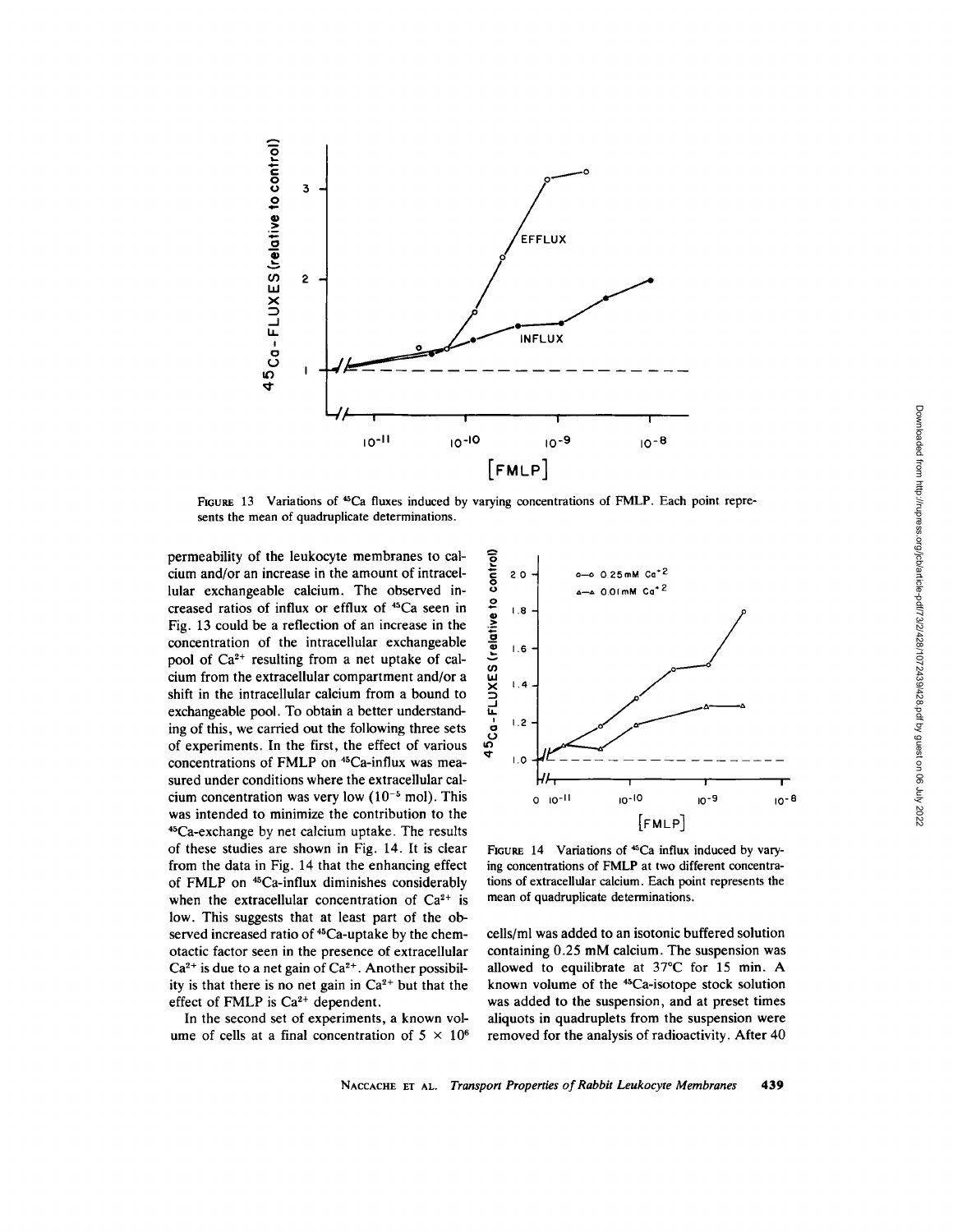min, the suspension was equally divided into two flasks. (This time was sufficient for the radioactivity to reach steady-state, i.e., *dCMP/dt* = 0; where *CMP* is the counts in the cell/mg protein and  $t =$  time.) A known amount of FMLP to give a final concentration of  $10^{-9}$  M was added to one flask and an equivalent amount of DMSO and/or buffer was added to the second. Sampling was continued for another 30 min. The results are summarized in Fig. 15.

The data presented in this figure clearly show that the addition of the chemotactic factor causes an increase in the steady-state level of intracellular 4~Ca. This increase must be due to an increase in the intracellular exchangeable pool of  $Ca^{2+}$  resulting from either a net uptake of  $Ca^{2+}$  from the extracellular compartment or a shift in the intracellular  $Ca^{2+}$  from a bound to exchangeable pool, or both. A further possibility which may give rise to an increase in the intracellular exchangeable pool is a swelling of the cell resulting from a nonselective net inward flow of isoosmotic fluid from the extracellular compartment. This last possibility is ruled out becuase if this were indeed the



FIGURE 15 Effect of FMLP on the time course of <sup>45</sup>Ca influx across rabbit PMN membranes. Arrow indicates time of addition of FMLP  $(10^{-9}$  M). Extracellular calcium concentration: $0.25$  mM. Each point represents the mean of duplicate determinations before and of triplicate determinations after the addition of FMLP.

explanation, the cell would have to double in size to account for the observed increase in the  $45Ca^{2+}$ level. This is extremely unlikely, since the maximum increase in cell volume observed after the addition of FMLP is 15% (15).

In the third set of experiments, a known volume of cells to give a final concentration of  $5 \times 10^{6}$ cell/ml was added to an isotonic buffered solution with no  $Ca^{2+}$ . The suspension was allowed to equilibrate at  $37^{\circ}$ C for 15 minutes. A known volume of the 45Ca-isotope stock solution was added to the suspension so that the concentration of extracellular  $Ca^{2+}$  became 0.01 mM. At preset times, quadruplicate aliquots from the suspension were removed for the analysis of radioactivity. After 40 min, the suspension was equally divided into two flasks. A known amount of FMLP to give a final concentration of  $10^{-9}$  M was added to one flask and an equivalent amount of buffer and/or DMSO was added to the second. Sampling was continued for another 30 min. The results, which are summarized in Fig. 16, clearly demonstrate that when the external  $Ca^{2+}$  concentration is low, the addition of FMLP causes a transient decrease in the steadystate level of <sup>45</sup>Ca-influx. On the other hand, the addition of FMLP causes an increase in the intracellular Ca<sup>45</sup> when the extracellular Ca<sup>2+</sup> is relatively high. This transient decrease in 45Ca is most interesting since it indicates that part of the chemotactic factor effect is to cause a displacement of  $Ca<sup>2+</sup>$  from the cell, most likely from the membrane.

To facilitate comparison of the effect of FMLP on  $45$ Ca-influx under the two conditions (0.25 mM  $Ca^{2+}$ , 0.01 mM  $Ca^{2+}$ ), we have taken the results shown in Figs. 15 and 16 and have calculated the changes (each relative to its control) in the steadystate level of 45Ca-influx after the addition of FMLP. The results are summarized in Fig. 17. Two important conclusions can be drawn from the results shown in this figure. First, it is clear that the addition of the chemotactic factor causes an increase in the amount of the intracellular exchangeable calcium. This increase is quite significant, and most of it is probably due to a net gain of calcium from the extracellular medium. This is supported by the finding that no significant increase in the exchangeable calcium can be demonstrated when the concentration of the extracellular calcium is low. Second, the initial effect of the chemotactic factor is to cause a transient displacement of calcium (most likely from the membrane). This is clearly evident when the extracellular cal-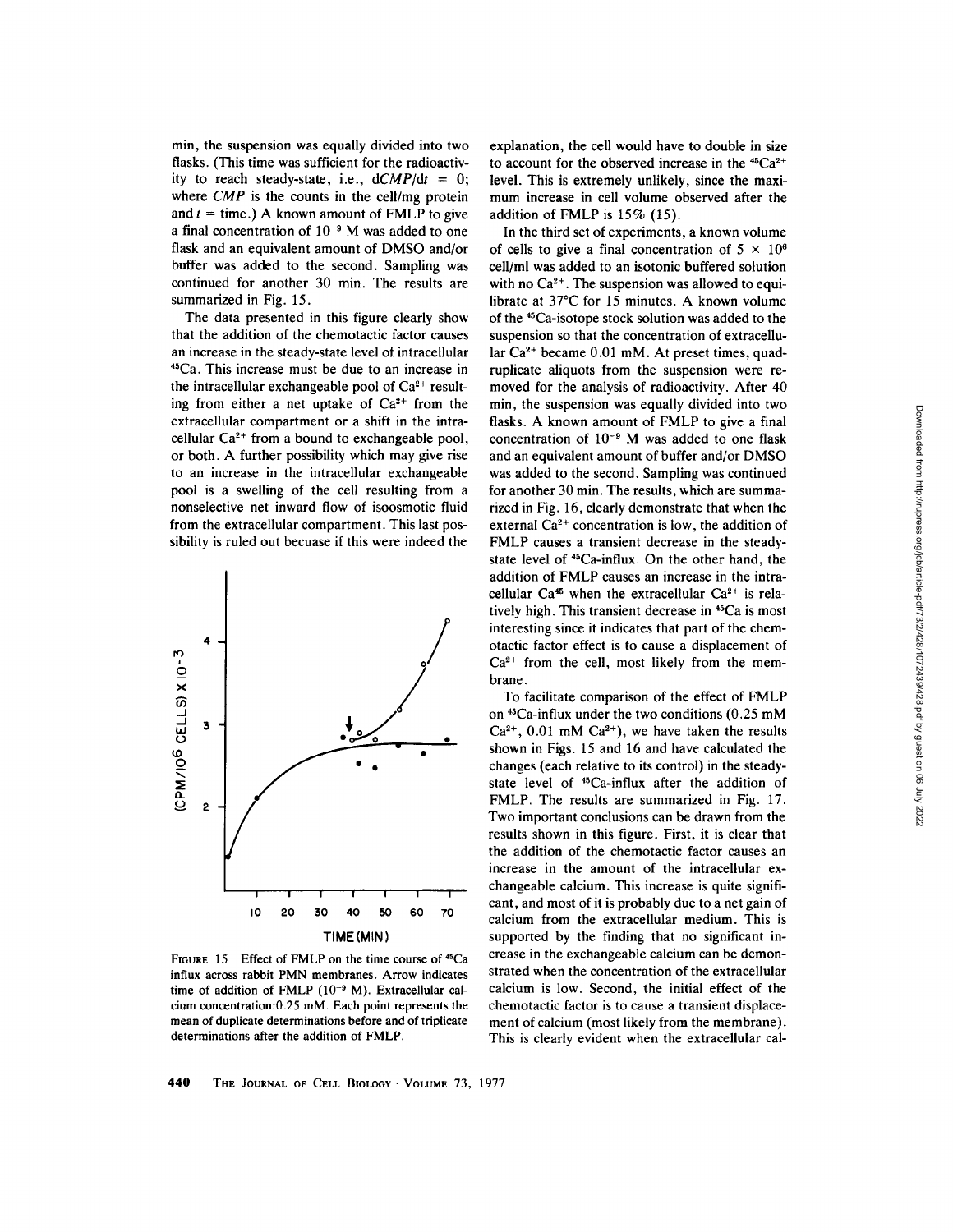



FIGURE 16 Effect of FMLP on the time course of <sup>45</sup>Ca influx across rabbit PMN membranes. Arrow indicates time of addition of FMLP  $(10^{-9}$  M). Extracellular calcium concentration:0.01 mM. Each point represents the mean of duplicate determinations before and of triplicate determinations after the addition of FMLP.

cium concentration is low so that this effect is not masked by a net gain in  $Ca^{2+}$  by the cells.

We have also studied the effect of varying the concentration of FMLP on the maximum amount of <sup>45</sup>Ca displaced. In these experiments, a suspension of cells was prepared exactly in the same manner as described above. After steadystate was achieved, the suspension was divided equally into various containers, each containing the desired concentration of FMLP. One minute later, duplicate samples from each container, starting with the container which had the highest concentration of the chemotactic factor, were removed for radioactivity analysis. The sampling process took about 0.5 min. The number of counts in each sample was divided by the number of counts in the control sample. The results are given in Fig. 18. It is clearly evident from the figure that the amount of 4"Ca displaced increases with increasing concentration of the chemotactic factor.

## DISCUSSION

The rates at which  $Na<sup>+</sup>$  and  $K<sup>+</sup>$  equilibrate across the plasma membrane of rabbit polymorphonu-

FIGURE 17 Time course of the relative changes in the steady-state levels of <sup>45</sup>Ca after the addition of FMLP at two concentrations of extracellular calcium. Arrow indicates time of addition of FMLP.



FIGURE 18 Concentration dependence of the effect of FMLP on the steady-state level of <sup>45</sup>Ca in the presence of low extracellular calcium. Extracellular calcium concentration:0.01 mM. Each point represents the mean of duplicate determinations. Amount of calcium displaced expressed as percent of control final uptake.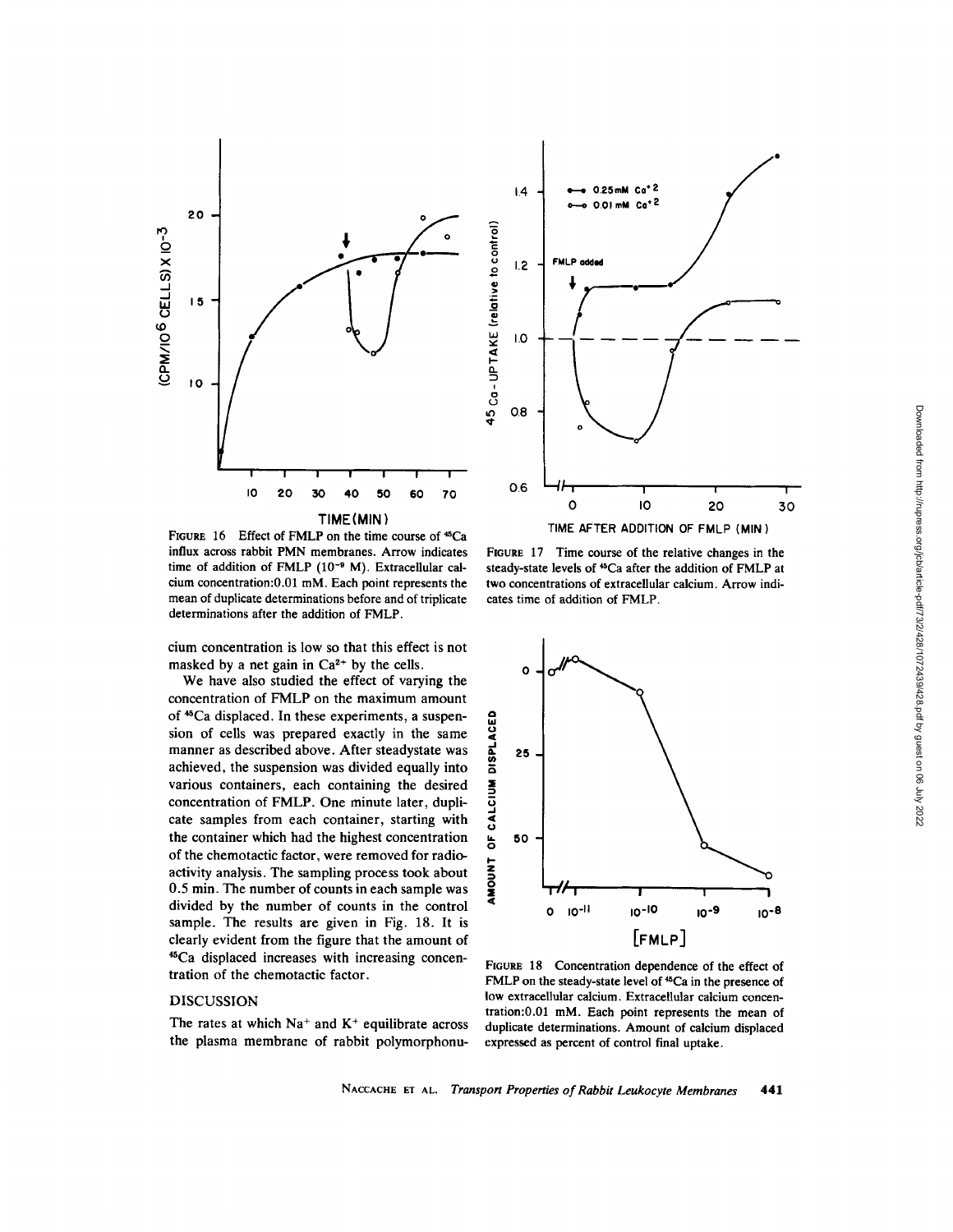clear leukocytes are very high compared to those found for most mammalian red cell membranes. For example, the half-times of equilibration of these ions across rabbit PMN membranes are of the order of hours. This conclusion was first reached by Wilson and Manery (35). They found that the equilibration time for  $Na<sup>+</sup>$  across rabbit PMN membranes was less than 1 h. However, the experimental techniques then available precluded any actual measurements of the kinetics of  $22Na$ influx by rabbit PMN. More recently, using human PMN, Cividalli and Nathan (9) and Dunham et al. (10) arrived at the same conclusion. The present values for  $Na<sup>+</sup>$  and  $K<sup>+</sup>$  steady-state fluxes across rabbit PMN are about 50% higher than those reported by Cividalli and Nathan (9) for human PMN. This result probably reflects species differences.

It has been suggested (36) that the "Na, K pump" commonly found in mammalian membranes is not involved in the regulation of the intracellular concentrations of  $Na<sup>+</sup>$  and  $K<sup>+</sup>$  in rabbit PMN. The results presented here strongly suggest that this is not the case. This conclusion is based on the following observations:  $(a)$  both  $K^+$ influx and Na<sup>+</sup> efflux are inhibited by ouabain;  $(b)$  $Na<sup>+</sup>$  efflux is significantly reduced when extracellular  $K^+$  is removed; and  $(c)$  in a separate study (26), we have been able to demonstrate the presence of  $Na<sup>+</sup>$ , K<sup>+</sup>-activated, ouabain-inhibited ATPase activity in rabbit polymorphonuclear leukocyte membranes. Since these three observations show the classical characteristics of the Na,  $K^+$ pump commonly found in various biological membranes, we conclude that the observed concentration gradients across rabbit leukocyte membrane are maintained partially by means of the  $Na^+$ ,  $K^+$ pump which is driven by metabolic energy derived from the hydrolysis of ATP by membrane-associated  $Na<sup>+</sup>$ , K<sup>+</sup>-activated, ouabain-inhibited ATPase. We use the word "partially" since it appears that part of  $K^+$  influx may not be linked to Na<sup>+</sup> efflux since the steady-state value of K influx is higher than the corresponding value of Na efflux.

The chemotactic activity of a number of synthetic peptides has been recently described (30, 22, 2). These peptides have been shown to interact in a very specific manner with the PMN; in addition to being chemotactic, they increase random migration and induce lysosomal enzyme release, the latter in the presence of cytochalasin B (30). The concentrations of these pepetides that caused 50% of maximum induced movement varied from  $7 \times 10^{-11}$  M for FMLP (the most active peptide studied) to  $2.7 \times 10^{-3}$  M for Met-Leu-Glu (the least active), a difference in activity of about  $26 \times 10^6$ -fold. The studies reported here show for the first time that the chemotactic factor FMLP induces a rapid and dramatic increase in the rate of influx of 22Na across the PMN plasma membrane but only slightly enhances  $22$ Na efflux from preloaded cells. This selective increased permeability to  $Na<sup>+</sup>$  could lead to a slow membrane depolarization. The effect of FMLP on <sup>22</sup>Na efflux may be just a reflection of the activation of the (Na, K) pump caused by the increased  $Na<sup>+</sup>$  influx. That the enhancement of  $22$ Na efflux is sensitive to the presence of extracellular potassium is consistent with this interpretation. Potassium influx is also slightly enhanced by FMLP, and this effect can be abolished by ouabain. The slight enhancement of  $K<sup>+</sup>$  influx again could be a reflection of the activation of the Na, K pump by the increased Na influx. The findings that this enhancement is abolished by ouabain and that K effiux is not affected by the chemotactic factor are consistent with this interpretation. On the other hand, a direct effect of the chemotactic factor in increasing the activity of the Na, K pump cannot be ruled out from these studies.

With respect to calcium transport across leukocyte membranes, the only study of which we are aware is that of Gallin and Rosenthal (14). Since those authors did not measure steady-state fluxes of calcium, we cannot compare our results directly with theirs. On the other hand, the present value for the time of equilibration of  $45Ca$  across the rabbit PMN membrane is very similar to that reported by those authors (14) for human PMN. Calcium effiux has been found to be not sensitive to ouabain (data not shown) precluding its linkage to the Na, K pump. This, however, does not rule out the existence of a "calcium pump" whose role would be to keep the free intracellular calcium at a low enough level for metabolism to proceed as usual under resting conditions.

The two major effects of the chemotactic factor FMLP on Ca movement across rabbit PMN membrane seem to be an enhanced membrane permeability to calcium and, later, a net increase in the intracellular exchangeable calcium pool. Boucek and Snyderman (6) have recently shown that calcium influx in human neutrophils is markedly stimulated by chemotactically active serum. The increased pool of exchangeable calcium seen in the presence of extracellular calcium may be due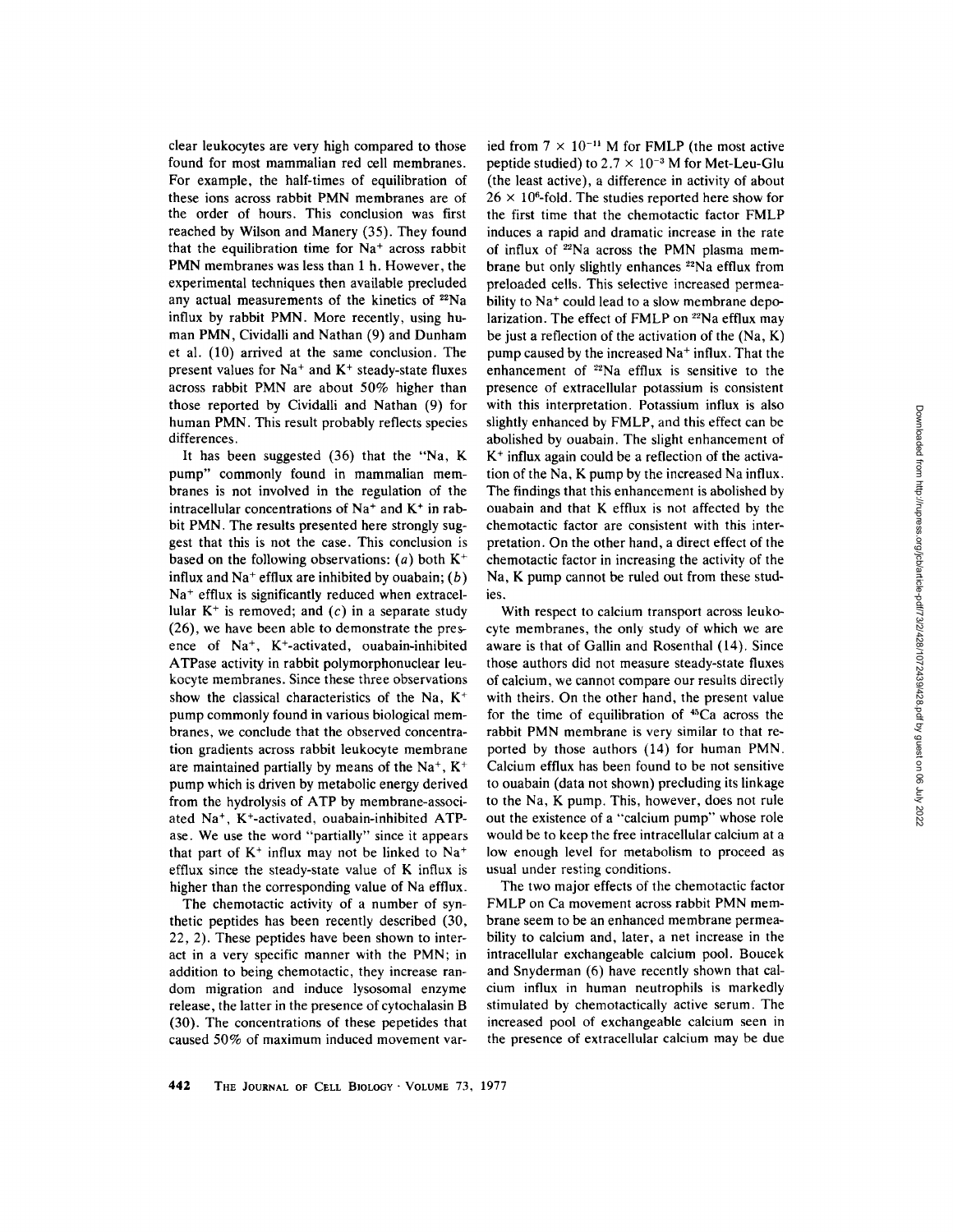partially to a net uptake of calcium as a result of increased membrane permeability to calcium. It is not clear from these studies whether the net influx of  $Ca^{2+}$  is necessary for the chemotactic activity of PMN.

An attractive working hypothesis is the postulation that the primary effect of the chemotactic factor is to cause a selective increase in membrane permeability to  $Na<sup>+</sup>$ . The increased Na influx may in turn release bound calcium from intracellular compartments by a mechanism possibly similar to the Na-induced calcium release from heart mitochondria (8) or the veratridine (a Na ionophore) induced insulin release from pancreatic islets of Langerhans (17). However, in view of the relative scarcity of mitochondria in PMN, further speculations about the identity of the intracellular calcium stores seem unwarranted at the present.

The present work does not purport to deal with the question of whether the changes in cation transport and the increased neutrophil movement induced by chemotactic factor are related. Yet, there are indicates that they may be, and these bear mentioning.

The removal of  $Na<sup>+</sup>$  from the extracellular medium greatly decreases or even abolishes the ability of chemotactic factor to stimulate neutrophil movement (29); this is compatible with the hypothesis that the increased movement is related to the ability of the chemotactic factor to enhance  $Na<sup>+</sup>$  influx.

The curves relating the concentration of FMLP to  $K^+$ , Na<sup>+</sup>, and Ca<sup>2+</sup> influxes (Figs. 8, 9, 14) are very similar, if not identical, to the curve relating the concentration of the same peptide to the enhancement of migration (Fig. 1 of reference 30). Showell and Becker (24) demonstrated that  $K^+$  in the extracellular medium causes a two-fold increase in the sensitivity of the PMN to the migration-stimulating effect of all chemotactic factors studied, including FMLP. Moreover, this increased sensitivity is abolished by ouabain. Thus, to the extent of present evidence, it is likely that the changes in cation transport and the increased neutrophil movement induced by chemotactic factors are related either directly or indirectly.

We would like to express our thanks to Dr. R. J. Freer for supplying the chemotactic factor.

The work was supported by the National Institues of Health Grant A1-06948 and National Institute of Dental Research Contract N-01-DE-5477.

Part of this work has been presented in abstract form

at the 60th Annual Federation Meeting, Anaheim, Califronia, 1976.

The data will be included in a thesis for the Ph.D. degree, Department of Physiology, University of Connecticut Health Center (P. Naccache).

*Received for publication 7 September 1976, and in revised form 19 January 1977.* 

#### REFERENCES

- 1. ALLISON, A. C. 1974. Mechanism of movement and maintenance of polarity in leukocytes. *Antibiot. Chemother. (Wash., D. C.).* 19:191-217.
- 2. ASWANIKUMAR, S., E. SCHIFFMANN, B. A. COR-CORAN, and S. H. WAHL. 1976. Role of a peptidase in phagocyte chemotaxis. *Proc. Nad. Acad. Sci. U.*  S. A. 73:2439-2442.
- 3. BECKER, E. L. 1973. Biochemical aspects of the polymorphonuclear response to chemotactic factors. *In* Biochemistry of the Acute Allergic Reactions. 2nd International Symposium. K. F. Austen and E. L. Becker, editors. Blackwell & Mott, Ltd. Oxford, 243-252.
- 4. BECKER, E. L. 1976. Some interrelations of neutrophil chemotaxis, lysosomal enzyme secretion and phagocytosis as revealed by synthetic peptides. *Am. J. Pathol.* 85:385-394.
- 5. BECKER, E. L., and H. J. SHOWELL. 1972. The effect of  $Ca^{2+}$  and  $Mg^{2+}$  on the chemotactic responsiveness and spontaneous motility of rabbit polymorphonuclear leukocytes. Z. *Immunitaets forsch. Exp. Kiln. Immunol. Suppl.* 143:466-476.
- 6. BOUCEK, M. M., and R. SNYDERMAN. 1976. Calcium influx requirement for human neutrophil chemotaxis: Inhibition by lanthanum chloride. *Science (Wash., D. C.)* 193:905-907.
- 7. BOXER, L. A., E. T. HEDLEY-WHITE, and T. P. STOSSEL. 1974. Neutrophil actin disfunction and abnormal neutrophil behavior. *N. Eng. J. Med.*  293:1093-1099.
- 8. CARAFOLI, E., R. TIOZZO, G. LUGLI, F. CROVETTI, and C. KRATZING. 1974. The release of calcium from heart mitochondria by sodium. *J. Mol. Cell Card.* 6:361-371.
- 9. CIVIDALLI, G., and D. N. NATHAN. 1974. Sodium and potassium concentration and transmembrane fluxes in leukocytes. *Blood.* 43:861-869.
- 10. DUNHAM, P. B., I. M. GOLDSTEIN, and G. WEISS-MANN. 1974. Potassium and amino acid transport in human leukocytes exposed to phagocytic stimuli. J. *Cell Biol.* 63:215-226.
- 11. DURHAM, A. C. H. 1974. A unified theory of the control of actin and myosin in non-muscle cell movements. *Cell.* 2:123-136.
- 12. FEINBERG, H., H. MICHAL, and G. V. BORN. 1974. Determination of the fluid volume of platelets by their separation through silicone oil. *J. Lab. Clin. Med.* 84:926-934.

NACCACHE ET AL. *Transport Properties of Rabbit Leukocyte Membranes* 443